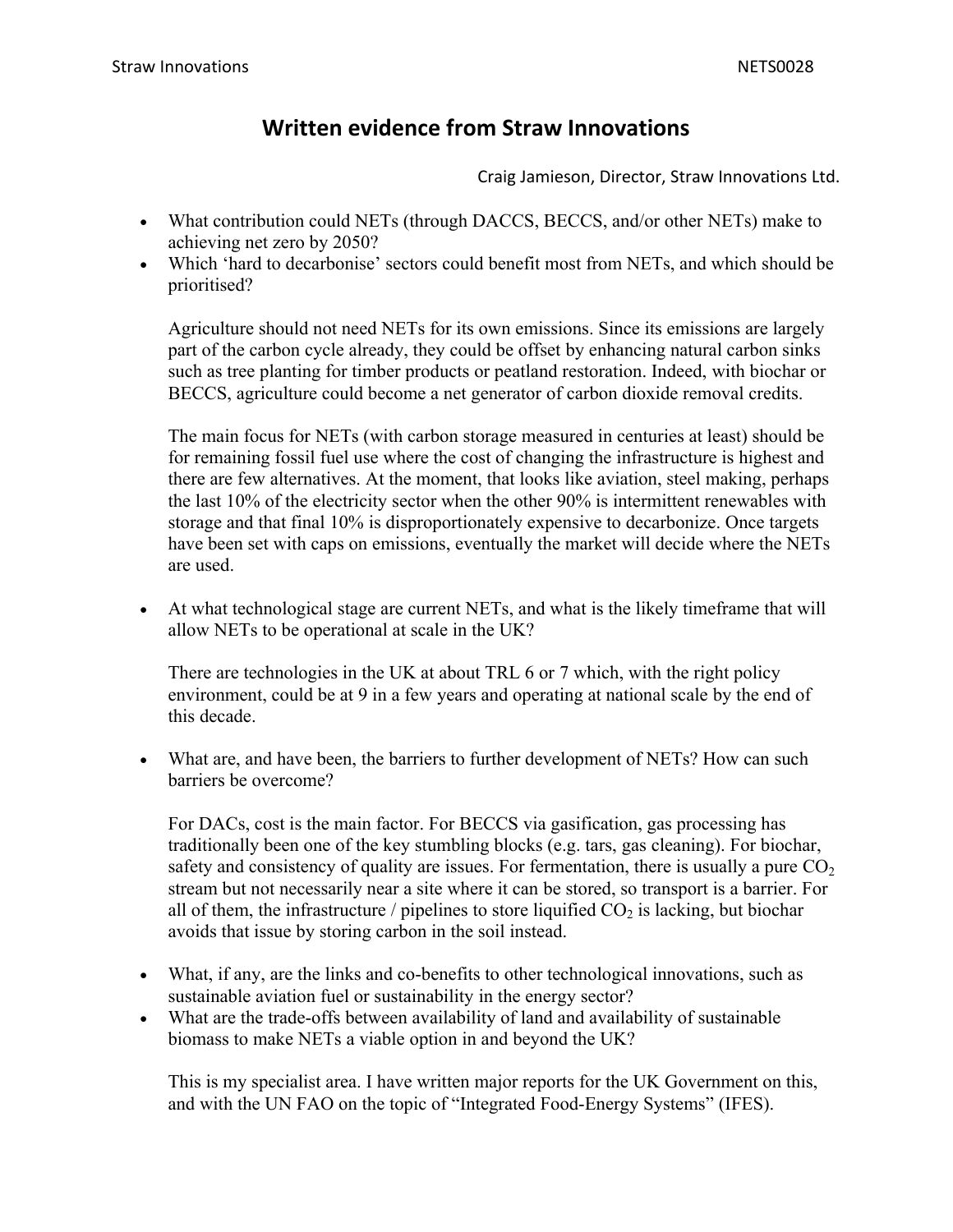Unsustainable biomass production can compete with food production and forests, with catastrophic consequences. But sustainable biomass production, such as in IFES, can have positive synergies. There are broadly two types of IFES: 1) Agroforestry systems in which trees benefit crops and generate additional biomass. 2) 'Cascading' use of biomass, e.g. crop residues used for 'combined heat and biochar' production in which the heat is used for drying and preserving the crop (for other examples, see my report with FAO called "Making Integrated Food-Energy Systems Work for People and Climate" <https://www.fao.org/family-farming/detail/en/c/286638/> ).

- What are the options for the storage of captured carbon, whether onshore or offshore?
- What other drawbacks for the environment and society would need to be overcome to make NETs operational?
- Given the proposed role of NETs in climate change modelling, is there a danger of overreliance on these technologies in net zero strategies?

Yes – it must be emphasized that NETs should be the final piece in the puzzle, not the first. Apart from anything else, they will be more expensive than most options for cutting emissions, and demand will outstrip supply to push up the costs further. Hence, if emissions can be cut economically, this should be the first priority.

 How should the UK Government support the further development of NETs? AND What policy changes, if any, are needed to ensure the UK gains a competitive advantage and remains at the cutting edge of this sector?

1) Invest in R&D to stimulate innovation in UK companies working domestically and internationally. Some of the cheapest NETs options will be in developing countries which could be a win-win for them and the UK.

2) Make CCS or carbon dioxide removal compulsory for fossil fuel companies like Shell and BP to continue extracting the black stuff. This should be a growing percentage of their total production each year on an escalating scale. In this way, they will no longer be able to use the atmosphere as an open sewer for their waste products and they will be incentivized to invest some of their profits into developing technologies to clean up their mess.

• The Government has indicated it will publish a Biomass Strategy in 2022, including the role of BECCS. What should be included in this strategy?

The strategy should look not just at the UK but also opportunities for UK companies to use NETS in developing countries, working hand-in-hand with farmers for mutual benefit.

This could be a massive opportunity for developing countries. I would like to see BEIS speaking much more with FCDO and DEFRA on this. It seems like the budget for NETs has been given to BEIS and they are holding onto it rather than thinking holistically of what's best for the nation and the world. The calls for carbon dioxide removal or biomass